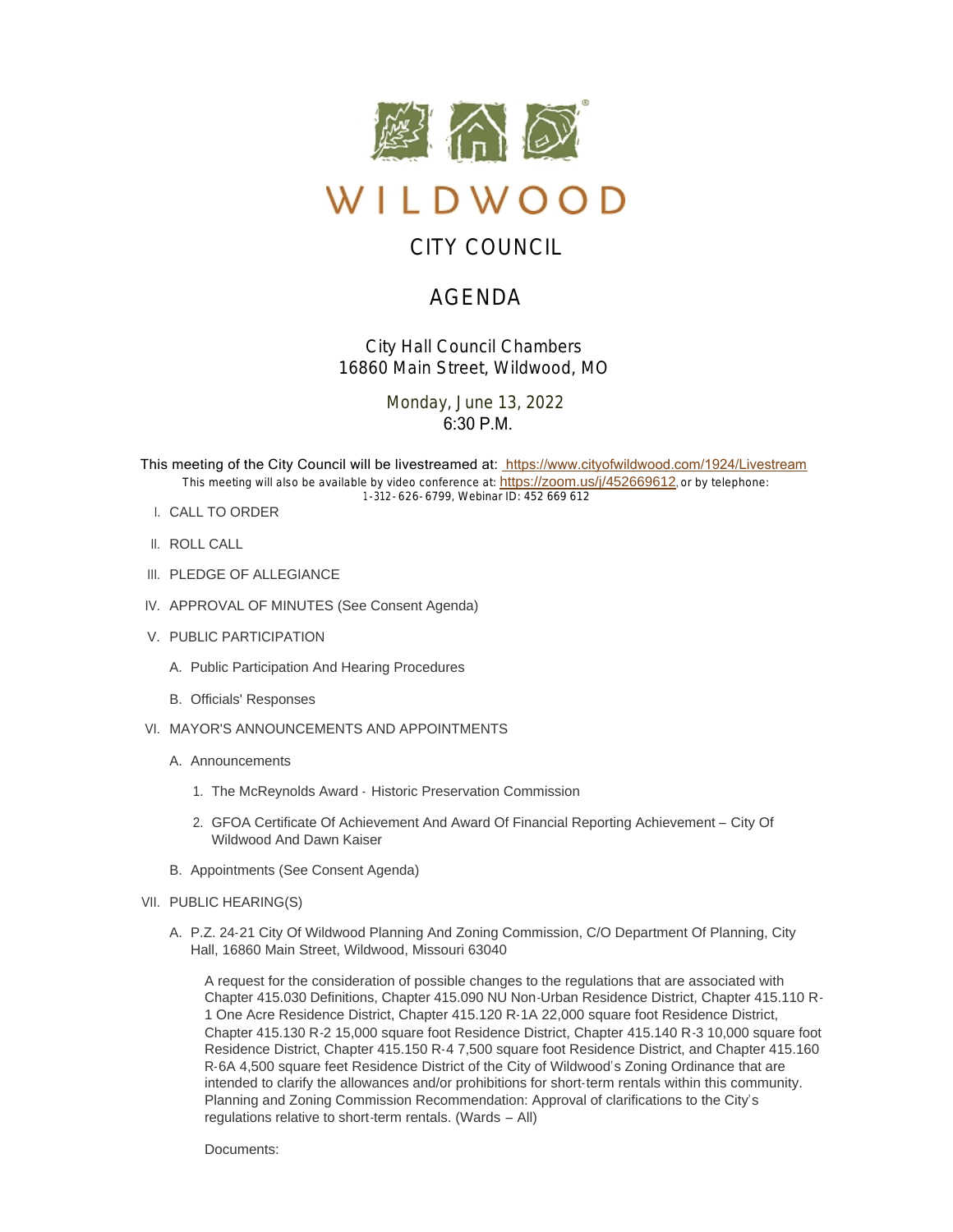#### [P.Z. 24-21 SHORT-TERM RENTALS.PDF](https://www.cityofwildwood.com/AgendaCenter/ViewFile/Item/32839?fileID=34862)

B. P.Z. 28-21 Ashleigh Grove, Cypress Real Estate, L.L.C., C/O Daniel Stegmann, 16100 Swingley Ridge Road, Suite 210, Chesterfield, Missouri 63017

A request for a change in zoning from the NU Non-Urban Residence District to the R-3 10,000 square foot Residence District, with a Planned Residential Overlay District (PRD), for five (5) acre parcel of ground that is designated the 'Neighborhood Edge' District of the Town Center Regulating Plan, and located on the west side of Center Avenue, south of its intersection with Manchester Road (Street Address: 2623 Center Avenue/St. Louis County Locator Number: 24V420032). Proposed Use: A total of twelve (12) new single-family dwellings, along with the retention of the existing residence, thereby totaling thirteen (13) units all being on individual lots of record, with street improvements, common ground, and required public space areas. Planning and Zoning Commission Recommendation: Approval of a total of eleven (11) new single-family dwellings, along with the retention of the existing residence, thereby totaling twelve (12) units all being on individual lots of record, with street improvements, common ground, and required public space areas. (Ward Eight)

Documents:

#### [P.Z. 28-21 ASHLEIGH GROVE.PDF](https://www.cityofwildwood.com/AgendaCenter/ViewFile/Item/32840?fileID=34863)

C. P.Z. 32-21 Grover Heights – Lot 7A, C/O Mike Whalen, Whalen Custom Homes, 338 South Kirkwood Road, Kirkwood, Missouri 63122

A request for a change in zoning from the NU Non-Urban Residence District to the R-3 10,000 square foot Residence District for a 0.69 acre parcel of ground (three (3) lots of record) that is designated the 'Neighborhood Edge' District of the Town Center Regulating Plan, and located at the southwest corner of Manchester Road and East Avenue (Street Addresses: 17014 and 17016 Manchester Road/St. Louis County Locator Numbers: 24V510452 and 24V510188). Planning and Zoning Commission Recommendation: Support of one (1) single-family dwelling on an individual lot of record. (Ward Eight)

Documents:

## [P.Z. 32-21 GROVER HEIGHTS.PDF](https://www.cityofwildwood.com/AgendaCenter/ViewFile/Item/32841?fileID=34864)

## VIII. LEGISLATION

- UNFINISHED BUSINESS A.
	- BILL #2706 1.

AN ORDINANCE OF THE CITY OF WILDWOOD, MISSOURI, APPROVING A CHANGE IN ZONING FROM THE R-1 ONE ACRE RESIDENCE DISTRICT, WITH A CONDITIONAL USE PERMIT (CUP), TO THE R-3 10,000 SQUARE FOOT RESIDENCE DISTRICT, FOR A 1.4-ACRE TRACT OF LAND THAT IS LOCATED ON THE SOUTHEAST CORNER OF CENTER AVENUE AND BORDEAUX WALK WAY. Recommended by the Department of Planning (Second Reading) (Ward Eight)

Direct Budgetary Impact: None

Funding Source: N/A

Strategic Plan Goal: N/A

Background Information: [HTTPS://WWW.CITYOFWILDWOOD.COM/AGENDACENTER/VIEWFILE/ITEM/32371?](https://www.cityofwildwood.com/AgendaCenter/ViewFile/Item/32371?fileID=33977) FILEID=33977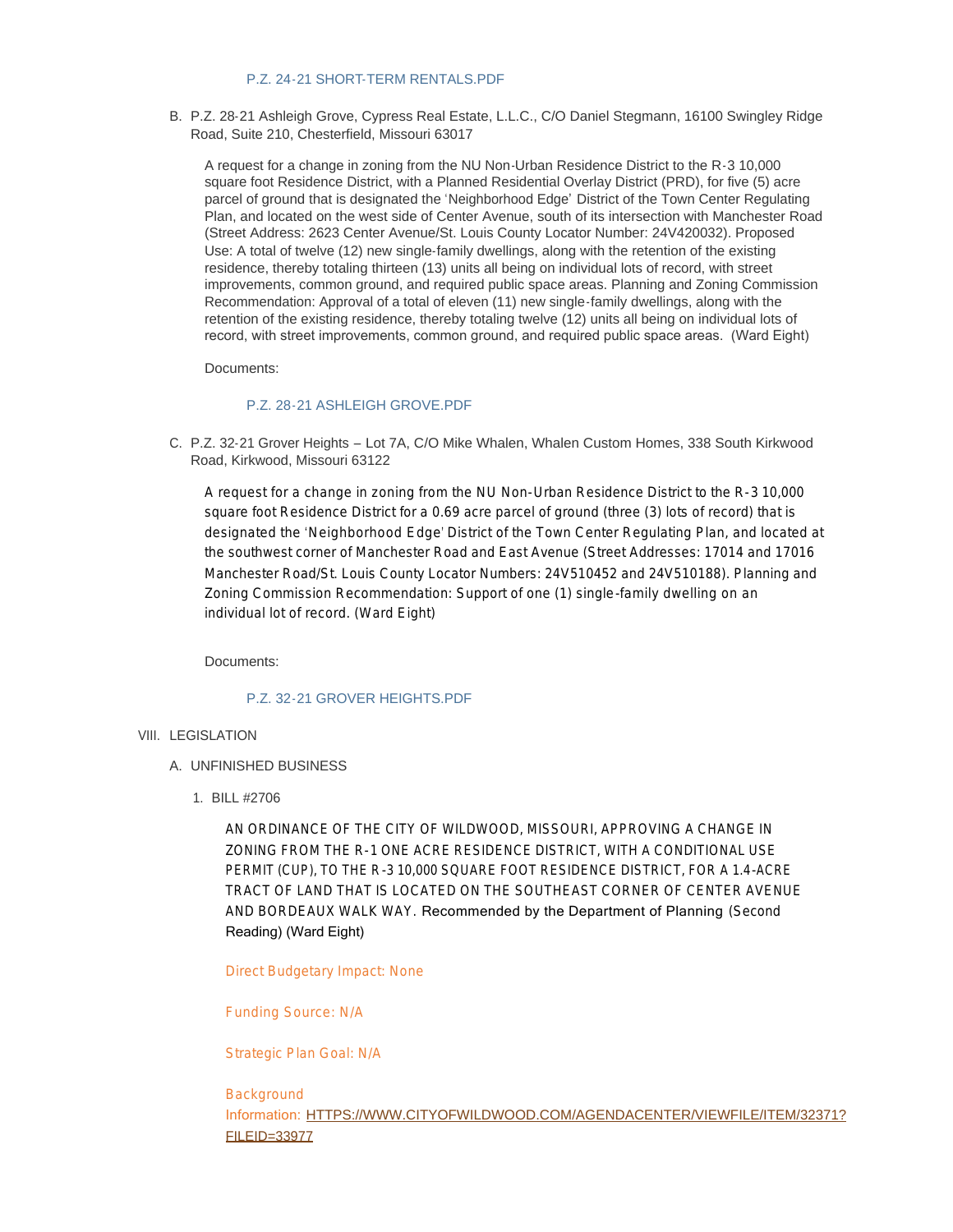Documents:

#### [BILL 2706.PDF](https://www.cityofwildwood.com/AgendaCenter/ViewFile/Item/32859?fileID=34827)

BILL #2707 2.

AN ORDINANCE OF THE CITY OF WILDWOOD, MISSOURI, AUTHORIZING THE MAYOR TO NEGOTIATE AND EXECUTE A CITY– CONSULTANT AGREEMENT WITH HR GREEN, INC. TO COMPLETE A TRAFFIC STUDY OF STATE ROUTE 109, FROM STATE ROUTE BA (SOUTH) TO CLAYTON ROAD, WHICH WILL EVALUATE AND RECOMMEND FUTURE IMPROVEMENTS TO THE CORRIDOR. Recommended by the Administration/Public Works Committee (Second Reading) (Wards One, Three, and Five)

Direct Budgetary Impact: \$65,000

Funding Source: Capital Improvement Sales Tax Fund

Strategic Plan Goal: Public Works/Public Safety

Background Information: [HTTPS://WWW.CITYOFWILDWOOD.COM/AGENDACENTER/VIEWFILE/ITEM/32538?](https://www.cityofwildwood.com/AgendaCenter/ViewFile/Item/32538?fileID=34603) FILEID=34603

Documents:

#### [BILL 2707.PDF](https://www.cityofwildwood.com/AgendaCenter/ViewFile/Item/32858?fileID=34826)

BILL #2708 3.

AN ORDINANCE OF THE CITY OF WILDWOOD, MISSOURI, AUTHORIZING THE MAYOR TO NEGOTIATE AND EXECUTE A CITY-CONTRACTOR AGREEMENT ON BEHALF OF THE CITY WITH PRECISION CONCRETE CUTTING, L.L.C., FOR SIDEWALK REPAIRS ON RESIDENTIAL STREETS WITHIN GARDEN VALLEY FARMS, OAK RIDGE TRAILS, AND WESTHAMPTON WOODS SUBDIVISIONS. *Recommended by the Administration/Public Works*  Committee (Second Reading) (Ward Three)

Direct Budgetary Impact: \$41,262

Funding Source: Road and Bridge Fund

Strategic Plan Goal: Public Works/Public Safety

Background Information: [HTTPS://WWW.CITYOFWILDWOOD.COM/AGENDACENTER/VIEWFILE/ITEM/32539?](https://www.cityofwildwood.com/AgendaCenter/ViewFile/Item/32539?fileID=34604) FILEID=34604

Documents:

## [BILL 2708.PDF](https://www.cityofwildwood.com/AgendaCenter/ViewFile/Item/32857?fileID=34825)

- B. NEW BUSINESS
	- BILL #2709 1.

AN ORDINANCE OF THE CITY OF WILDWOOD, MISSOURI, AMENDING THE BOUNDARY OF THE SPECIAL CIRCUMSTANCES OVERLAY DISTRICT (SCOD) BY INCLUDING THEREIN A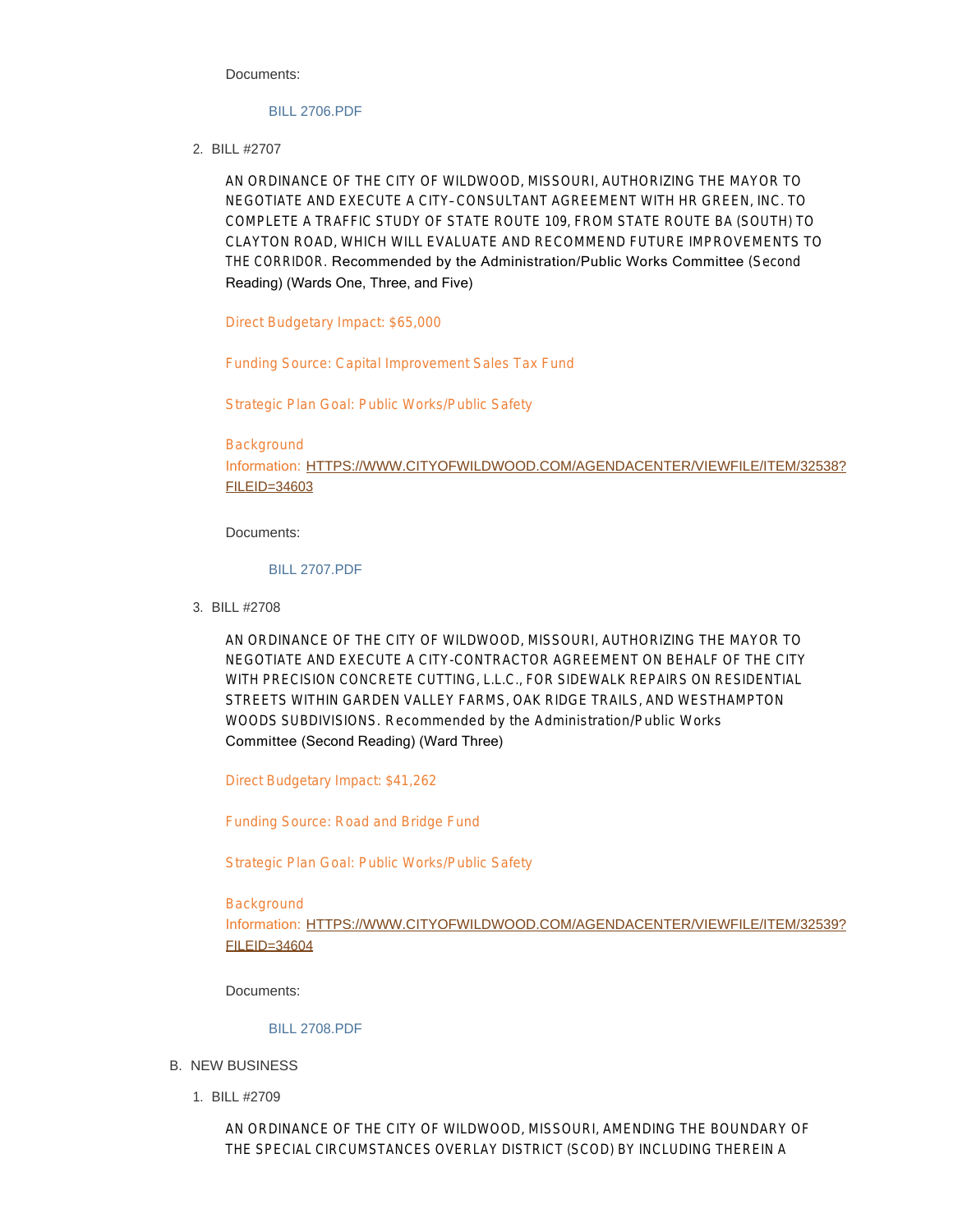SINGLE LEGAL LOT OF RECORD, BEING IDENTIFIED HEREIN AS 162 STRECKER ROAD, WITH SAID ACTION BEING CONSISTENT WITH THE LETTER OF RECOMMENDATION COMPLETED AND SUBMITTED BY THE PLANNING AND ZONING COMMISSION DATED APRIL 4, 2022. *Recommended by the Planning and Zoning Commission* (First Reading) (Ward Four)

Direct Budgetary Impact: None

Funding Source: N/A

Strategic Plan Goal: N/A

# Background Information: [HTTPS://WWW.CITYOFWILDWOOD.COM/AGENDACENTER/VIEWFILE/ITEM/32586?](https://www.cityofwildwood.com/AgendaCenter/ViewFile/Item/32586?fileID=34621) FILEID=34621

#### Documents:

#### [BILL 2709.PDF](https://www.cityofwildwood.com/AgendaCenter/ViewFile/Item/32856?fileID=34856)

BILL #2710 2.

AN ORDINANCE OF THE CITY OF WILDWOOD, MISSOURI, AMENDING THE BOUNDARY OF THE SPECIAL CIRCUMSTANCES OVERLAY DISTRICT (SCOD) BY INCLUDING THEREIN A SINGLE LEGAL LOT OF RECORD, IDENTIFIED HEREIN AS 210 STRECKER ROAD, WITH SAID ACTION BEING CONSISTENT WITH THE LETTER OF RECOMMENDATION COMPLETED AND SUBMITTED BY THE PLANNING AND ZONING COMMISSION DATED APRIL 4, 2022. *Recommended by the Planning and Zoning Commission* (First Reading) (Ward Four)

Direct Budgetary Impact: None

Funding Source: N/A

Strategic Plan Goal: N/A

# Background Information: [HTTPS://WWW.CITYOFWILDWOOD.COM/AGENDACENTER/VIEWFILE/ITEM/32587?](https://www.cityofwildwood.com/AgendaCenter/ViewFile/Item/32587?fileID=34622) FILEID=34622

Documents:

#### [BILL 2710.PDF](https://www.cityofwildwood.com/AgendaCenter/ViewFile/Item/32855?fileID=34857)

BILL #2711 3.

AN ORDINANCE OF THE CITY OF WILDWOOD, MISSOURI, AUTHORIZING THE MAYOR TO EXECUTE NINETEEN QUIT CLAIM DEEDS FROM HOLDERS OF RIGHTS TO CENTER AVENUE (A PRIVATE RIGHT-OF-WAY), WHICH RELINQUISHES ANY CLAIM THERETO IN THE FUTURE, AND THEREBY ALLOWS THE CITY OF WILDWOOD TO ACCEPT THIS STREET FOR PUBLIC MAINTENANCE FOREVER. *Recommended by the Department of Planning* (First Reading) (Ward Eight)

Direct Budgetary Impact: \$300,000

Funding Source: Capital Improvement Sales Tax Fund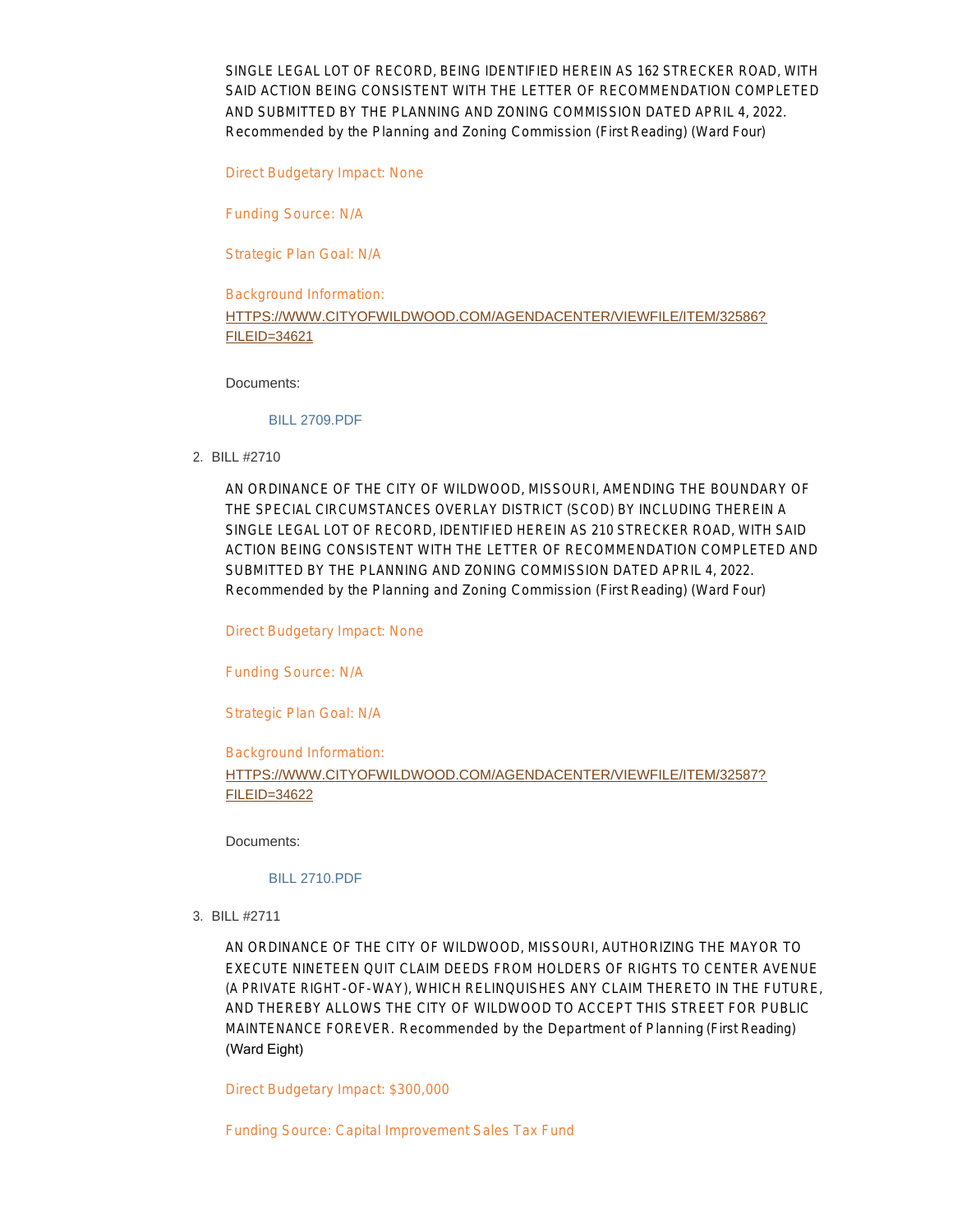#### Documents:

## [BILL 2711.PDF](https://www.cityofwildwood.com/AgendaCenter/ViewFile/Item/32854?fileID=34854)

BILL #2712 4.

AN ORDINANCE OF THE CITY OF WILDWOOD, MISSOURI, AUTHORIZING THE MAYOR TO EXECUTE A SUCCESSOR DEVELOPER AGREEMENT, INCLUDING AN ACCOMPANYING CASH DEPOSIT, WITH THE ESTATES AT DEER HOLLOW SUBDIVISION'S HOMEOWNERS ASSOCIATION FOR THE RELEASE OF CERTAIN FUNDS FROM THE DEFAULTED ESCROW ACCOUNTS THAT ARE ASSOCIATED WITH THIS RESIDENTIAL SUBDIVISION, THEREBY ALLOWING FOR THE CITY'S REIMBURSEMENT TO THIS ENTITY FOR ITS COMPLETION OF STREET IMPROVEMENTS, AS SHOWN ON THE APPROVED IMPROVEMENT PLANS THEREON. *Recommended by the Department of Planning* (First Reading) (Ward Six)

Direct Budgetary Impact: None

Funding Source: N/A

Strategic Plan Goal: N/A

Documents:

#### [BILL 2712.PDF](https://www.cityofwildwood.com/AgendaCenter/ViewFile/Item/32853?fileID=34853)

BILL #2713 5.

AN ORDINANCE OF THE CITY OF WILDWOOD, MISSOURI, APPROVING A LOT SPLIT PLAT FOR "KREIENKAMP FARM", WHICH ALSO INCLUDES THE DEDICATION OF A VARIABLE WIDTH PUBLIC RIGHT-OF-WAY AREA TO THE CITY OF WILDWOOD FOR PUBLIC USE FOREVER, THEREBY REPLACING THE CURRENTLY REFERENCED AS-TRAVELLED CHARACTERIZATION OF IT. *Recommended by the Department of Planning* (First Reading) (Ward Six)

Direct Budgetary Impact: None

Funding Source: N/A

Strategic Plan Goal: N/A

Documents:

#### [BILL 2713.PDF](https://www.cityofwildwood.com/AgendaCenter/ViewFile/Item/32852?fileID=34852)

BILL #2714 6.

AN ORDINANCE OF THE CITY OF WILDWOOD, MISSOURI, REAUTHORIZING A MINOR SUBDIVISION PLAT OF A 29.57-ACRE PARCEL OF GROUND THAT IS LOCATED IN THE SOUTHEAST QUARTER OF THE SOUTHEAST QUARTER OF SECTION 30, TOWNSHIP 44 NORTH, RANGE 3 EAST, OF THE FIFTH PRINCIPAL MERIDIAN, LOCATED AT THE TERMINUS OF CHATEAU LANE, AND TO BE HEREAFTER KNOWN AS "CHATEAU FOREST" SUBDIVISION. *Recommended by the Department of Planning* (First Reading) (Ward Six)

Direct Budgetary Impact: None

Funding Source: N/A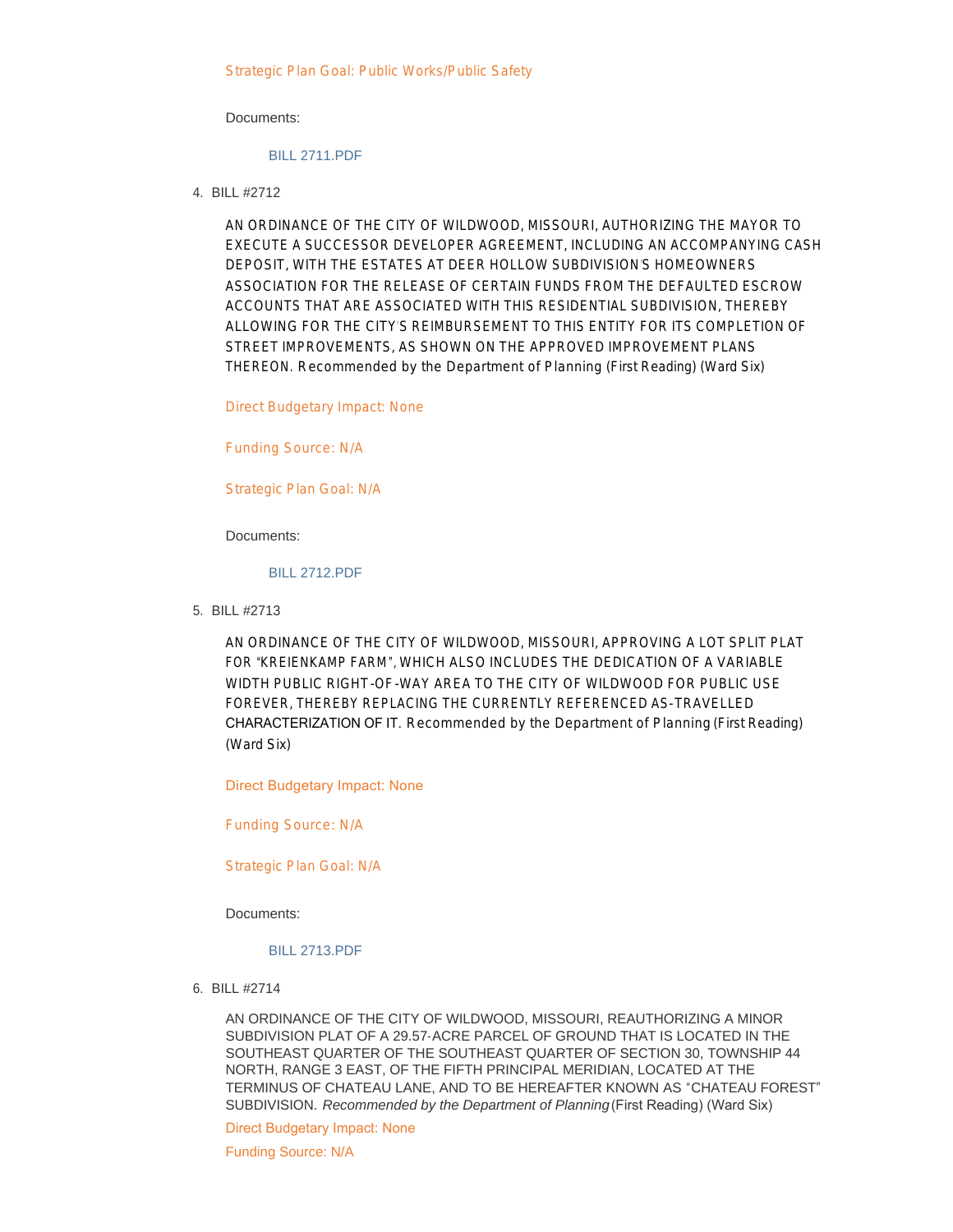Strategic Plan Goal: N/A

Documents:

#### [BILL 2714.PDF](https://www.cityofwildwood.com/AgendaCenter/ViewFile/Item/32850?fileID=34859)

BILL #2715 7.

AN ORDINANCE OF THE CITY OF WILDWOOD, MISSOURI, REAUTHORIZING A BOUNDARY ADJUSTMENT PLAT BETWEEN TWO LOTS THAT ARE IDENTIFIED AS A SURVEY LOCATED IN THE SOUTHEAST QUARTER OF THE NORTHWEST QUARTER AND THE SOUTHWEST QUARTER OF THE NORTHEAST QUARTER OF SECTION 25, TOWNSHIP 44 NORTH, RANGE 3 EAST, LOCATED ON THE NORTHWEST CORNER OF THE INTERSECTION OF SHEPARD ROAD AND SELLENRIEK LANE, AND TO BE HEREAFTER KNOWN AS THE "18109 SELLENRIEK LANE & 1611 SHEPARD ROAD BOUNDARY ADJUSTMENT PLAT." *Recommended by the Department of Planning* (First Reading) (Ward Three)

Direct Budgetary Impact: None

Funding Source: N/A

Strategic Plan Goal: N/A

Documents:

#### [BILL 2715.PDF](https://www.cityofwildwood.com/AgendaCenter/ViewFile/Item/32849?fileID=34860)

BILL #2716 8.

AN ORDINANCE OF THE CITY OF WILDWOOD, MISSOURI, REAUTHORIZING A BOUNDARY ADJUSTMENT PLAT BETWEEN TWO PROPERTIES UNDER THE SAME OWNERSHIP TO ADDRESS A PREVIOUS ENCROACHMENT ONTO ST. LOUIS COUNTY, MISSOURI PARK PROPERTY, ALL OF WHICH ARE PART OF U.S. SURVEY 2032, SECTION 15, AND ALSO BEING A PORTION OF TOWNSHIP 44 NORTH, RANGE 3 EAST, ST LOUIS COUNTY, MISSOURI, AND MORE SPECIFICALLY SITUATED AT THE TERMINUS OF STONESTHROW DRIVE, TO BE HEREAFTER KNOWN AS "LOT CONSOLIDATION PLAT OF LOT 4 STONESTHROW EQUESTRIAN ESTATES, PLAT BOOK 346, PAGE 395." *Recommended by the Department of Planning* (First Reading) (Ward Six)

Direct Budgetary Impact: None

Funding Source: N/A

Strategic Plan Goal: N/A

Documents:

[BILL 2716.PDF](https://www.cityofwildwood.com/AgendaCenter/ViewFile/Item/32848?fileID=34861)

BILL #2717 9.

AN ORDINANCE OF THE CITY OF WILDWOOD, MISSOURI, AUTHORIZING THE MAYOR TO NEGOTIATE AND EXECUTE A CITY– CONSULTANT AGREEMENT WITH CB ENGINEERING, INC., D/B/A COCHRAN, TO COMPLETE PRELIMINARY PLANS TO REPLACE STRUCTURE 3- 107 ON WILD HORSE CREEK ROAD IN THE CITY. *Recommended by the*  Administration/Public Works Committee (First Reading) (Ward One)

Direct Budgetary Impact: \$43,200

Funding Source: Capital Improvement Sales Tax Fund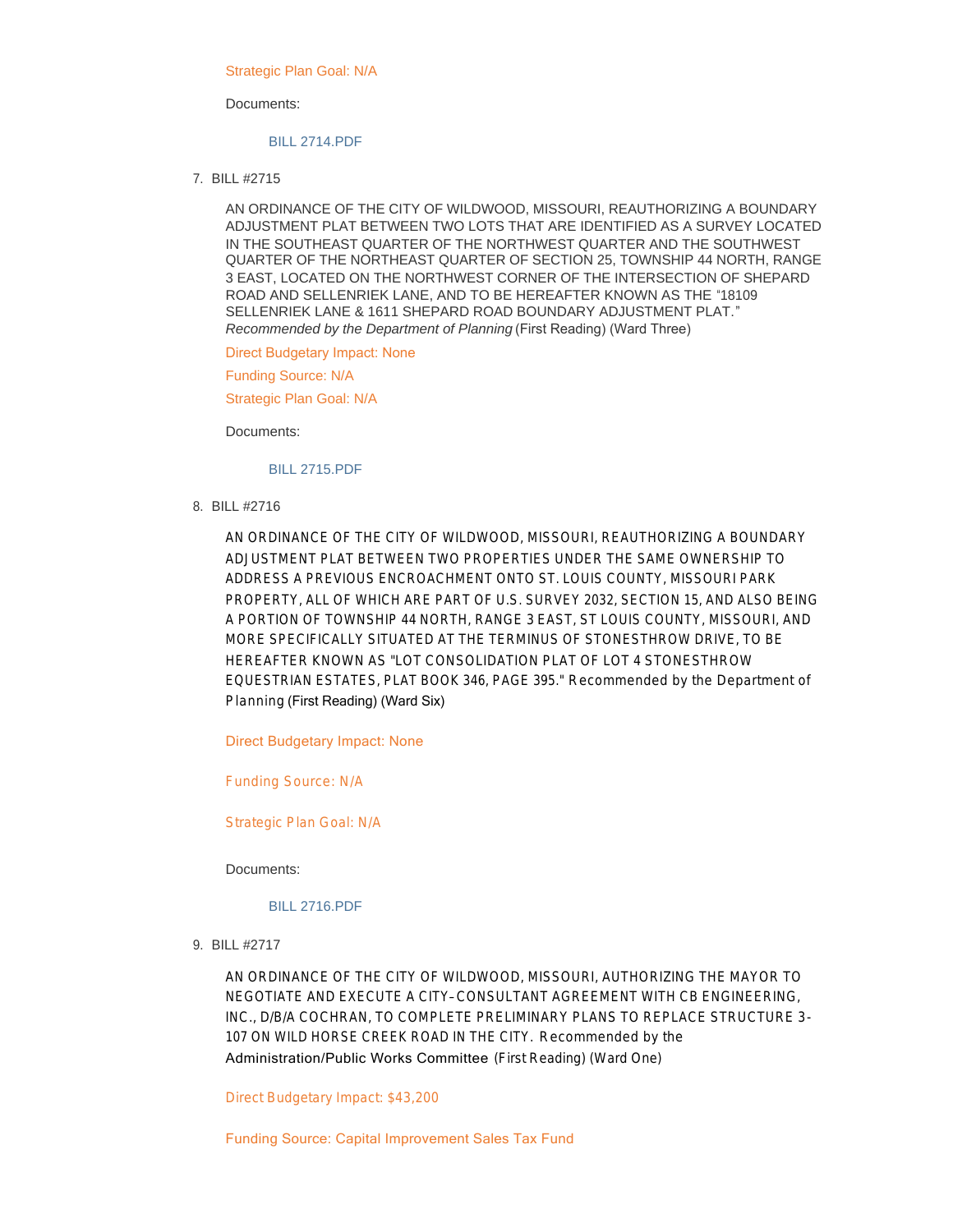Documents:

#### [BILL 2717.PDF](https://www.cityofwildwood.com/AgendaCenter/ViewFile/Item/32847?fileID=34832)

- IX. RESOLUTIONS (See Consent Agenda)
- X. CONSENT AGENDA
	- A. Approval Of May 9, 2022 Work Session & Regular Meeting Minutes

Documents:

#### [5-9-2022 DRAFT CITY COUNCIL MEETING MINUTES.PDF](https://www.cityofwildwood.com/AgendaCenter/ViewFile/Item/32842?fileID=34824)

- B. Approval Of Expenditures Motion To Grant The Mayor Authority To Approve June 2022 Expenditures (Wards – All)
- C. Mayor's Appointments
	- 1. Jan Stevens (Ward Three) Historic Preservation Commission Term Ending May 2025

Documents:

#### [APPOINTMENT MEMO.HPC -](https://www.cityofwildwood.com/AgendaCenter/ViewFile/Item/32845?fileID=34865) STEVENS.06.10.22.PDF

D. RESOLUTION #2022-12

A RESOLUTION BY THE CITY COUNCIL OF THE CITY OF WILDWOOD, MISSOURI, AUTHORIZING THE MAYOR TO NEGOTIATE AND EXECUTE A CITY– CONSULTANT AGREEMENT WITH HR GREEN, INC. TO FINALIZE THE DESIGN PLANS AND COMPLETE FINAL BID DOCUMENTS FOR A PROJECT TO CONSTRUCT A NEW SIDEWALK ON STATE ROUTE 109 FROM MANCHESTER ROAD TO SOUTH OF VIOLA GILL LANE IN THE CITY. *Recommended by the Administration/Public Works Committee* (Ward Eight)

Direct Budgetary Impact: \$11,000

Funding Source: Capital Improvement Sales Tax Fund

Strategic Plan Goal: Public Works/Public Safety

Documents:

#### [RESOLUTION 2022-12.PDF](https://www.cityofwildwood.com/AgendaCenter/ViewFile/Item/32846?fileID=34828)

- XI. MISCELLANEOUS
- XII. ADJOURNMENT

City Council will consider and act upon the matters listed above, and such others as may be presented at the meeting and determined to be appropriate for discussion at that time.

Notice is hereby given that the City Council may also hold a closed meeting for the purpose of dealing with matters relating to one or more of the following: Legal Actions, Causes of Action, Litigation or Privileged Communications Between the City's Representatives and its Attorneys [RSMO 610.021(1) 1994]; Lease, Purchase or Sale of Real Estate [RSMO 610.021 (2) 1994]; hiring, firing, disciplining or promoting employees by a public governmental body [RSMO 610.021 (3) 1994]; bidding specification